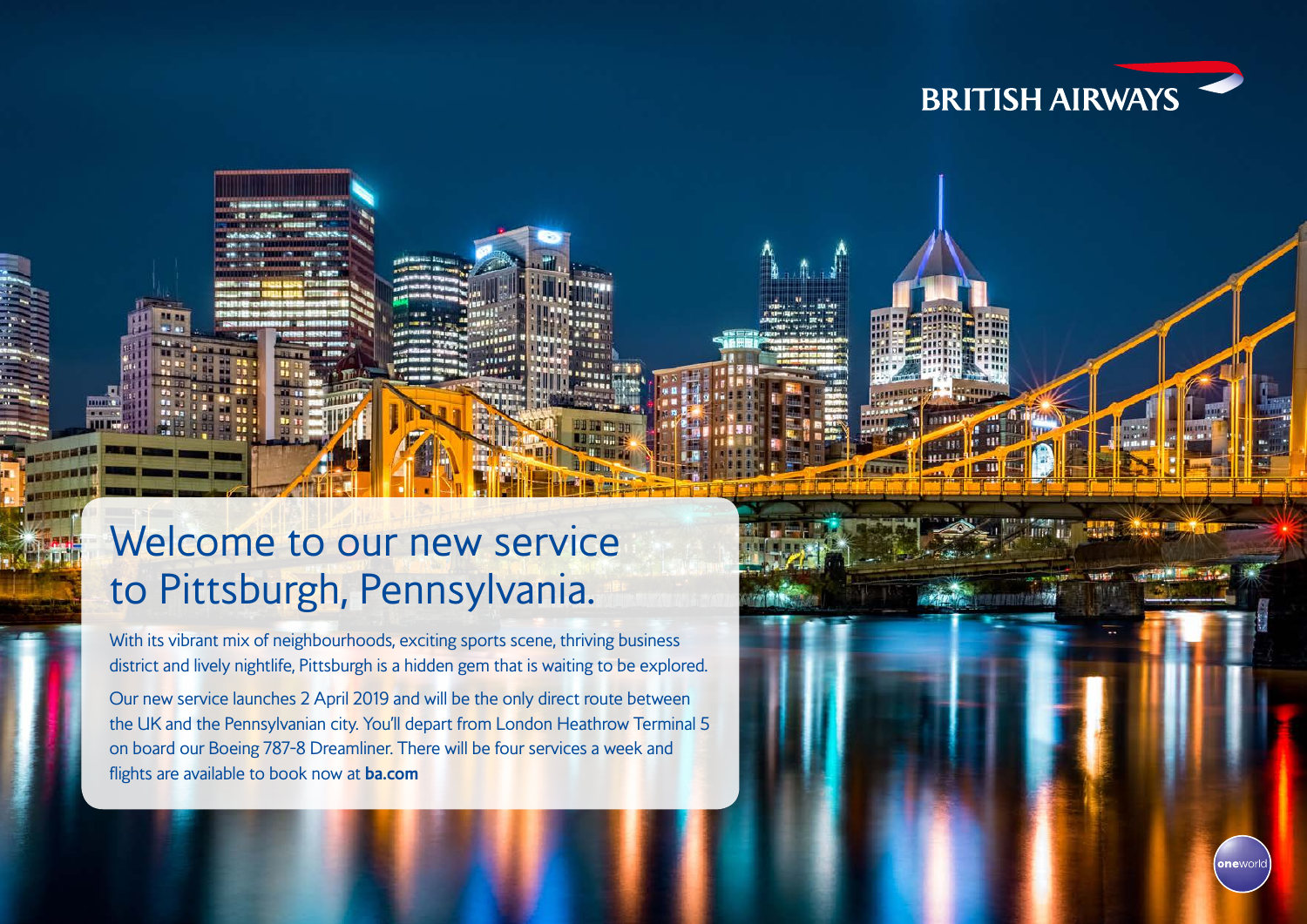

Pittsburgh's thriving arts, culture and food scene, as well as sports and outdoor activities, make it a great place to visit for holidaymakers. The city's diverse neighbourhoods are fantastic places to explore on foot. Many have quirky layouts, with narrow winding streets and varied styles of architecture to discover.

Wander the urban centre of Downtown, admire the city's skyline from the hilly South Side, catch a major league sports game or visit a museum in North Side, enjoy a peaceful stroll around a park in East End-South or pick up a bargain in the shopping areas of East End-North.

## The Executive Club: More rewarding travel

The British Airways Executive Club is our free loyalty reward programme and passport to some great rewards. As a Member, you'll enjoy:

- Collecting Avios every time they fly with us, American Airlines and other airline partners;
- Spending Avios on rewards including flights, cabin upgrades, hotel stays and car hire;
- Exclusive offers and discounts;
- Moving up the tiers to earn privileges such as extra baggage and lounge access;
- Sharing Avios with friends and family to earn rewards sooner.

Customers can join today at **ba.com/executiveclub**

## Business travel to Pittsburgh

Services such as education, medicine, technology and finance also make the city a popular destination with business travellers. It also has one of the fastest growing millennial markets in America.

If you're travelling there for work, you can save money and earn rewards when your company joins On Business, our corporate loyalty programme. It's free to join and members enjoy:

- Collecting On Business Points every time you fly;
- Boosting your earning power and benefits by moving up the tiers;
- Member-only special offers, bonuses and exclusive news updates;
- Spending points on rewards including flights, cabin upgrades and hotels;
- Spending points across American Airlines, British Airways and Iberia;
- A triple-points welcome bonus.

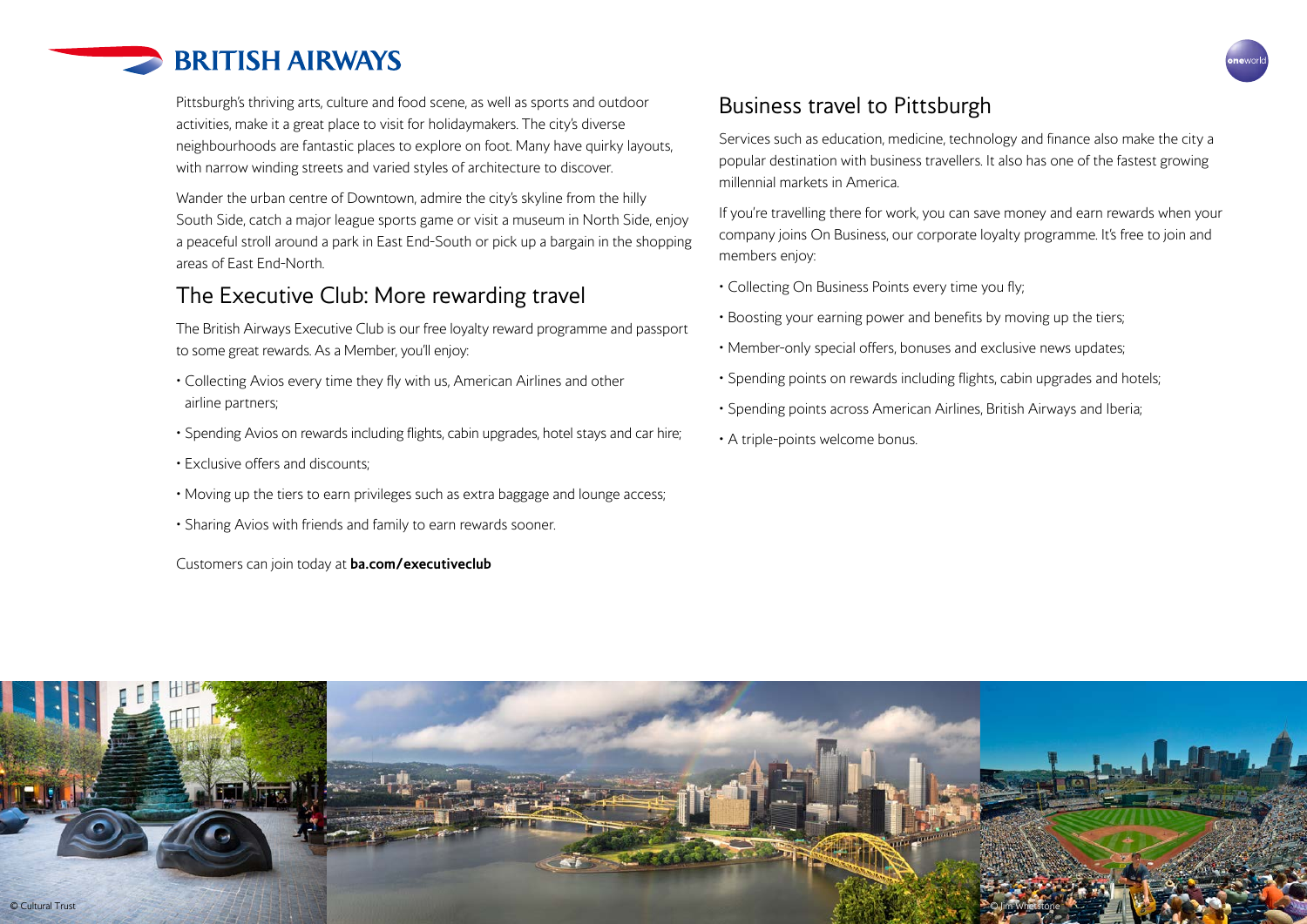| <b>BA171</b> | LHR to PIT | Tue, Wed, Fri, Sun | 17.00 | 20.15 |
|--------------|------------|--------------------|-------|-------|
| <b>BA170</b> | PIT to LHR | Tue, Wed, Fri, Sun | 21.50 | 10.25 |



러빌